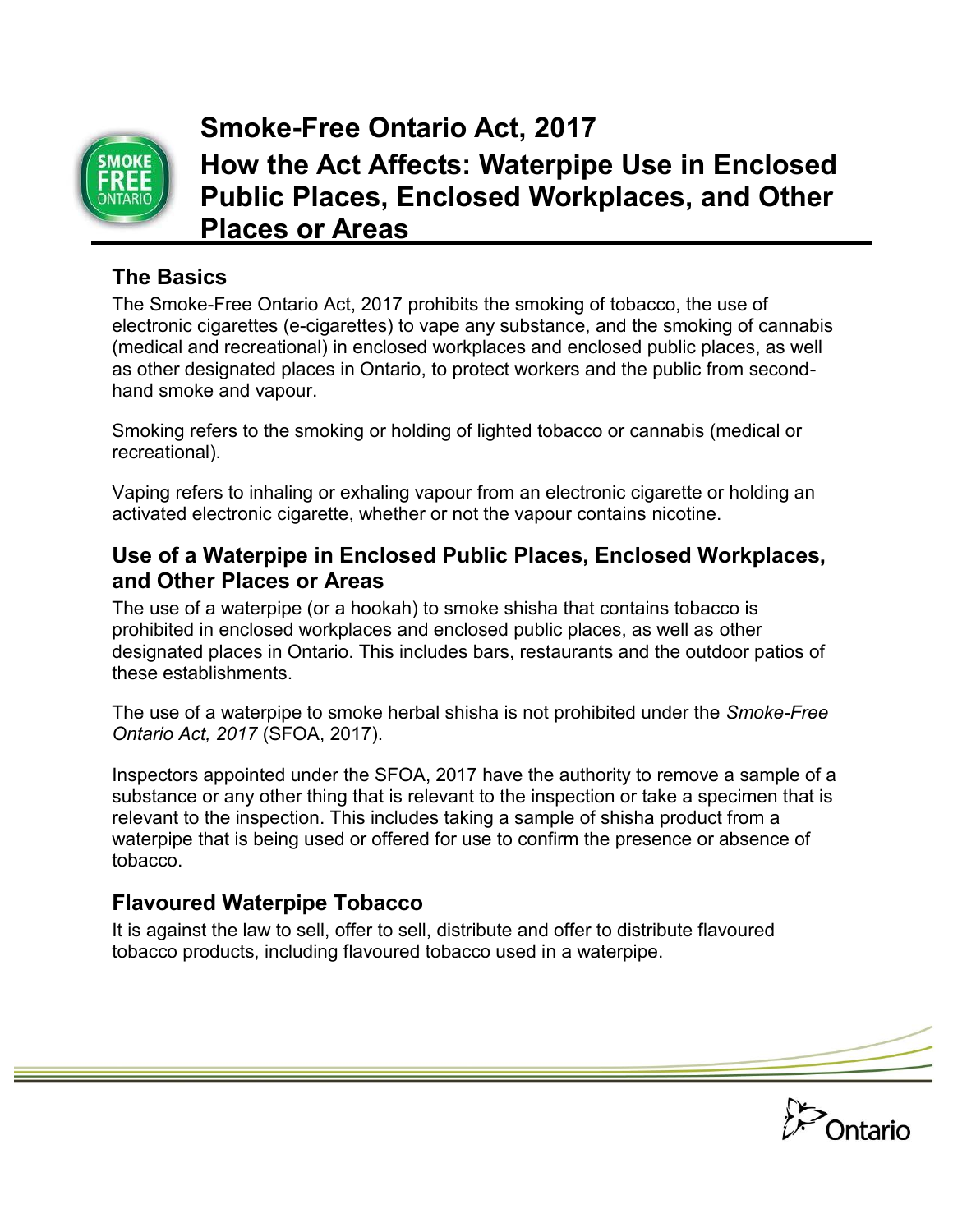### **Responsibilities of Proprietors Who Offer Waterpipe Use**

Proprietors (owners, operators, and/or persons in charge) of enclosed public places must make sure that smoking laws are complied with. Tobacco shisha cannot be smoked inside enclosed public places or enclosed workplaces, such as bars and lounges, or smoked in other prohibited places such as a restaurant or bar patio.

### **Enforcement**

Local public health units will carry out inspections and respond to complaints regarding the smoking of tobacco in prohibited places such as restaurants, bars, and on their patios. The inspection may include taking a sample of a shisha product to confirm the presence or absence of tobacco in order to confirm compliance with the Act.

## **Penalties**

An individual found to be smoking or vaping in a prohibited place may be charged with an offence, and if convicted, could face a maximum fine of \$1,000 (for a first offence) or \$5,000 (for any further offence).

A proprietor that fails to fulfill their responsibility under the law may be charged with an offence, and if convicted, could face a maximum fine:

Signage responsibilities

- For individuals: \$2,000 (for a first offence); \$5000 (for a second offence); \$10,000 (for a third offence); \$50,000 (four or more offences).
- For corporations: \$5,000 (for a first offence); \$10,000 (for a second offence); \$25,000 (for a third offence); \$75,000 (four or more offences).

Other responsibilities

- For individuals: \$1,000 (for a first offence); \$5,000 (two or more offences).
- For corporations: \$100,000 (for a first offence); \$300,000 (two or more offences).

This fact sheet is intended as a quick reference only and should not be considered to be legal advice. For more information, please contact your local Public Health Unit.

You may also obtain information by calling toll-free:

- **INFOline** 1-866-532-3161
- **TTY** 1-800-387-5559